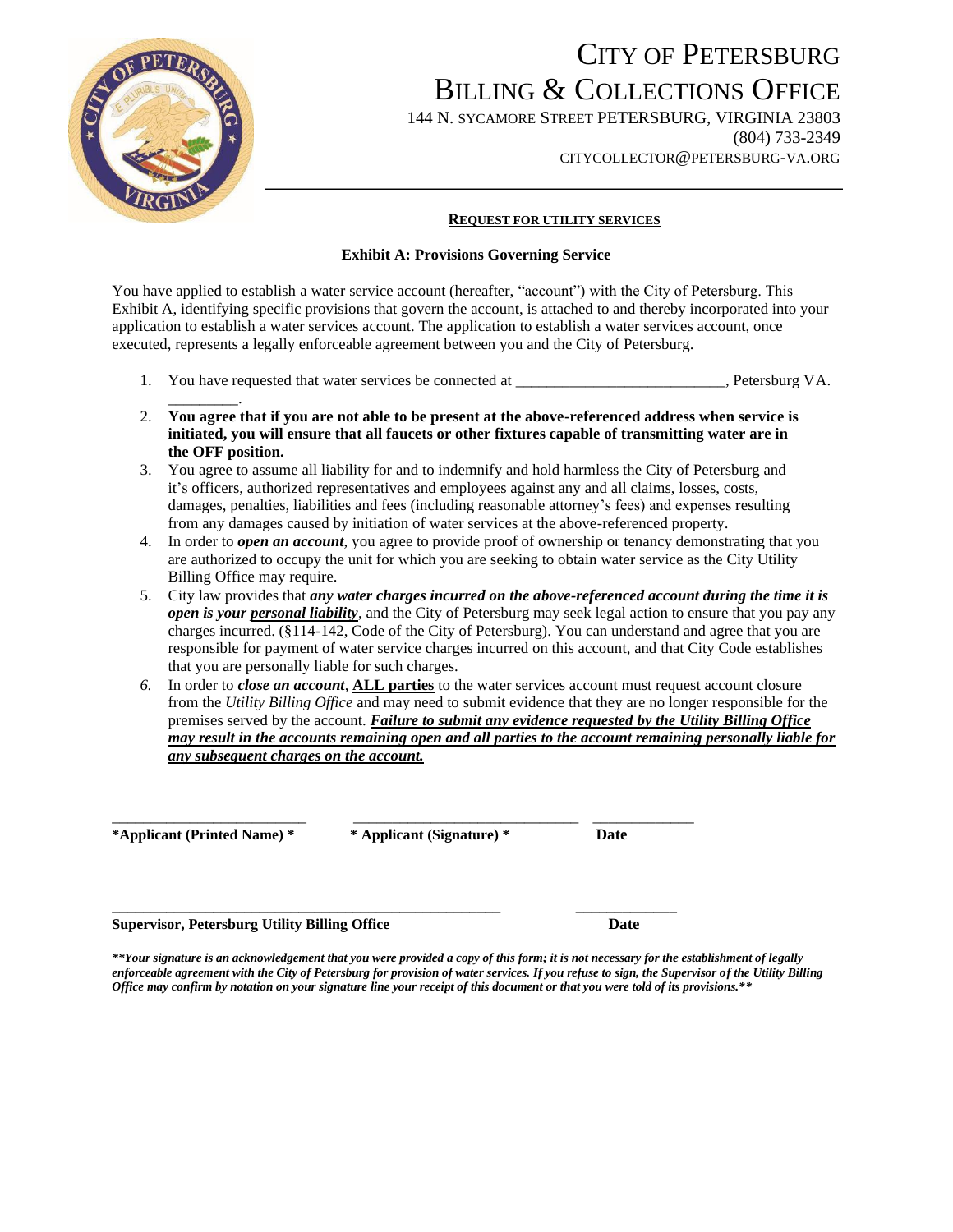### City of Petersburg Office of Billing & Collections 144 N. Sycamore Street Petersburg, Virginia 23803 (804) 733-2349 HOURS OF OPERATION: 8:30 a.m. – 4:30 P.M. Monday – Friday

### **New Service Applicant**

When requesting new service, the following items are required:

- 1. A Lease Agreement or a notarized statement from the owner is required if you are renting the property.
- 2. Documentation insuring ownership of property if deed has not been recorded. If deed has not been updated thru our Assessor's Office a fully executed HUD-1 Statement or a copy of the deed shall be acceptable. If closing is delayed the owner of the property may give a lease or notarized statement prior to closing for early possession.
- 3. The Utility Billing can verify ownership of property by calling the Assessor's Office or viewing and updated deed.
- 4. Picture Identification is required of all responsible parties carried on the deed and/or over the age of 18 a responsible party on the lease.
- 5. A \$25.00 fee shall be assessed on the first monthly bill. This is a service fee for setting up the account and having a technician go on-site to read, turn on or install a meter. It takes 2-3 months before receiving the first bill. Bills will come monthly thereafter.
- 6. If water cannot be turned on successfully during the first trip due to something running in the house there will be a \$15.00 fee assessed for each trip after the first. Please make sure all faucets are in the off position if you cannot be at the location to avoid these charges.
- 7. Water bills are mailed monthly.

## **TERMINATION OF SERVICE**

Individuals/businesses requesting services to be terminated must provide in writing the address to disconnect, the date ad where to mail the final bill. This may be accomplished in person or mail. All parties on the utility bill must sign to have services disconnected. **ABSOLUTELY NO DISCONNECTIONS SHALL BE MADE BY PHONE.**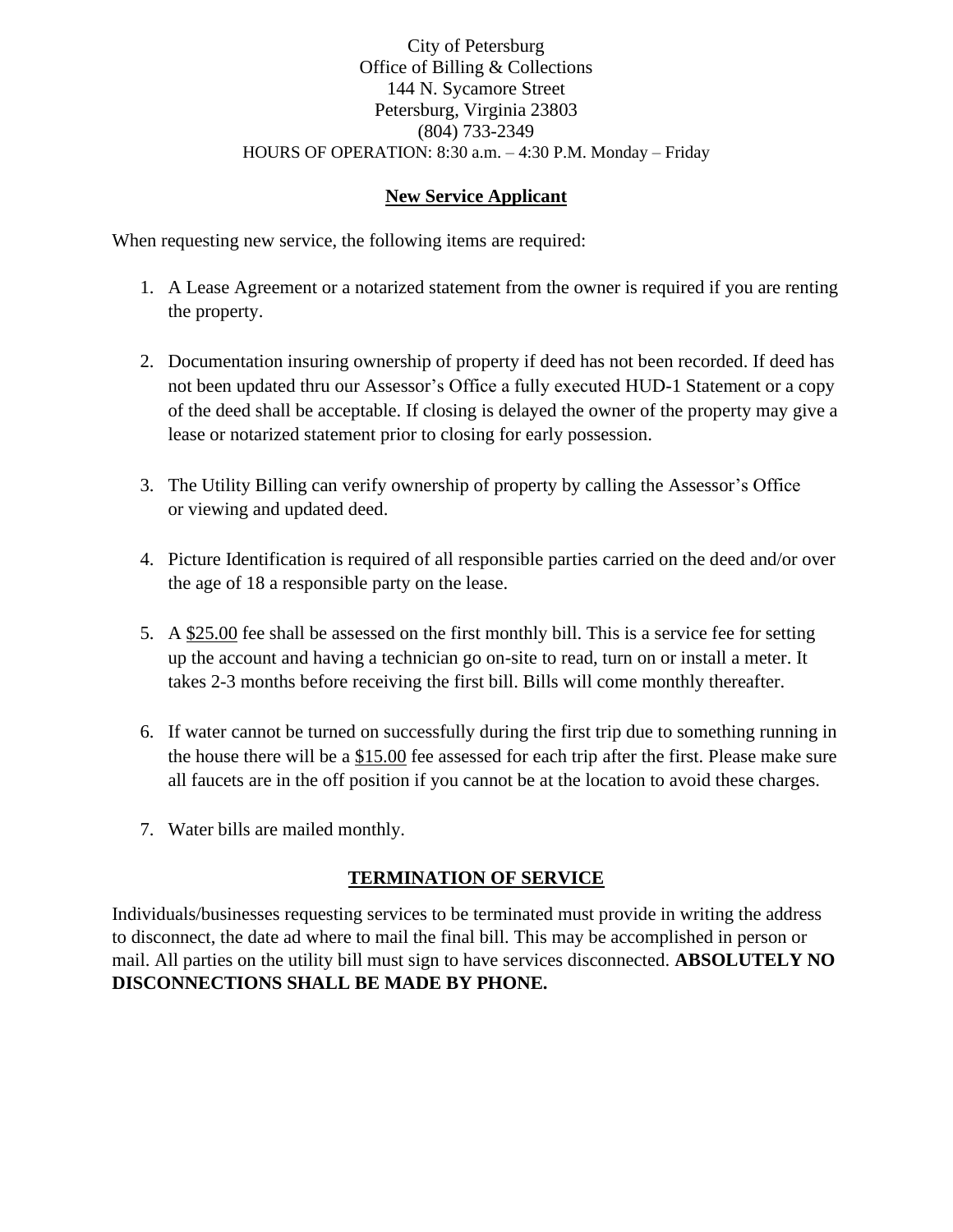## **UTILTY SECURITY DEPOSITS**

Individuals/businesses requesting utility services are required to pay a \$75 deposit. The deposit may be increased to \$112.50 if a delinquent balance exists from another account. If there is a delinquent balance from another account, the \$112.50 deposit and delinquent balance must be paid in full before another account can be established**. If the individual/business has had utility service within the last 12 months, and no delinquent balance exists, the \$75 deposit is NOT required.**

Any individual/business who has made a deposit may, upon request to the billing office, receive a refund in the amount of that deposit after 10 consecutive payments for utility services on or before the respective due dates. Any person(s) not meeting this criteria will NOT be eligible for a refund and the deposit will be applied to the final bill.

## **HOW TO READ YOUR METER**

There are 2 basic types of water meters. One is a "straight read" which is read like the odometer on your car. The other type of meter is a "dial meter". To read this meter start with the dial labeled with the largest number (10,000,000-10) and read clockwise to the lowest numbered dial. If the needle points between two numbers, read the lower number.

To compute how much has been used in a given period, subtract the reading at the start of the period from the reading at the end of the period. Meters are read to the nearest 100 c.f. one cubic foot of water equals 7.5 gallons of water.

## **GARDEN METERS**

Many of our customers receive a reduction in the sewer charge for water used for gardens, lawn care, and swimming pools. They avoid these charges by installing a separate meter to measure this water usage. Please contact the billing office for further information.

## **ADJUSTMENTS FOR PLUMBING REPAIRS**

Water bills are adjusted where there is evidence of a hidden leak. For broken pipes or some other detectable, non-preventable plumbing problem, which does not put water back into the sanitary sewer system; Contact the billing office for further details.

## **IF YOU SUSPECT YOU HAVE A LEAK**

- 1. Turn off all faucets and record the reading on your meter. Keep everything off for an hour, including the toilets, and take another reading. If the reading has changed, you possibly have a leak.
- 2. Use a 10" or longer screwdriver as a listening device to listen to your pipes. Place the screwdriver's metal end against the pipes, valves and/or faucet. Then put your ear against the plastic handle. If you can hear water when the faucets are off, you have a leak.
- 3. Look for signs of dampness where pipes exit walls.
- 4. Place food coloring in the toilet tank. If the color filters into the bowl without flushing, you should replace the flapper valve.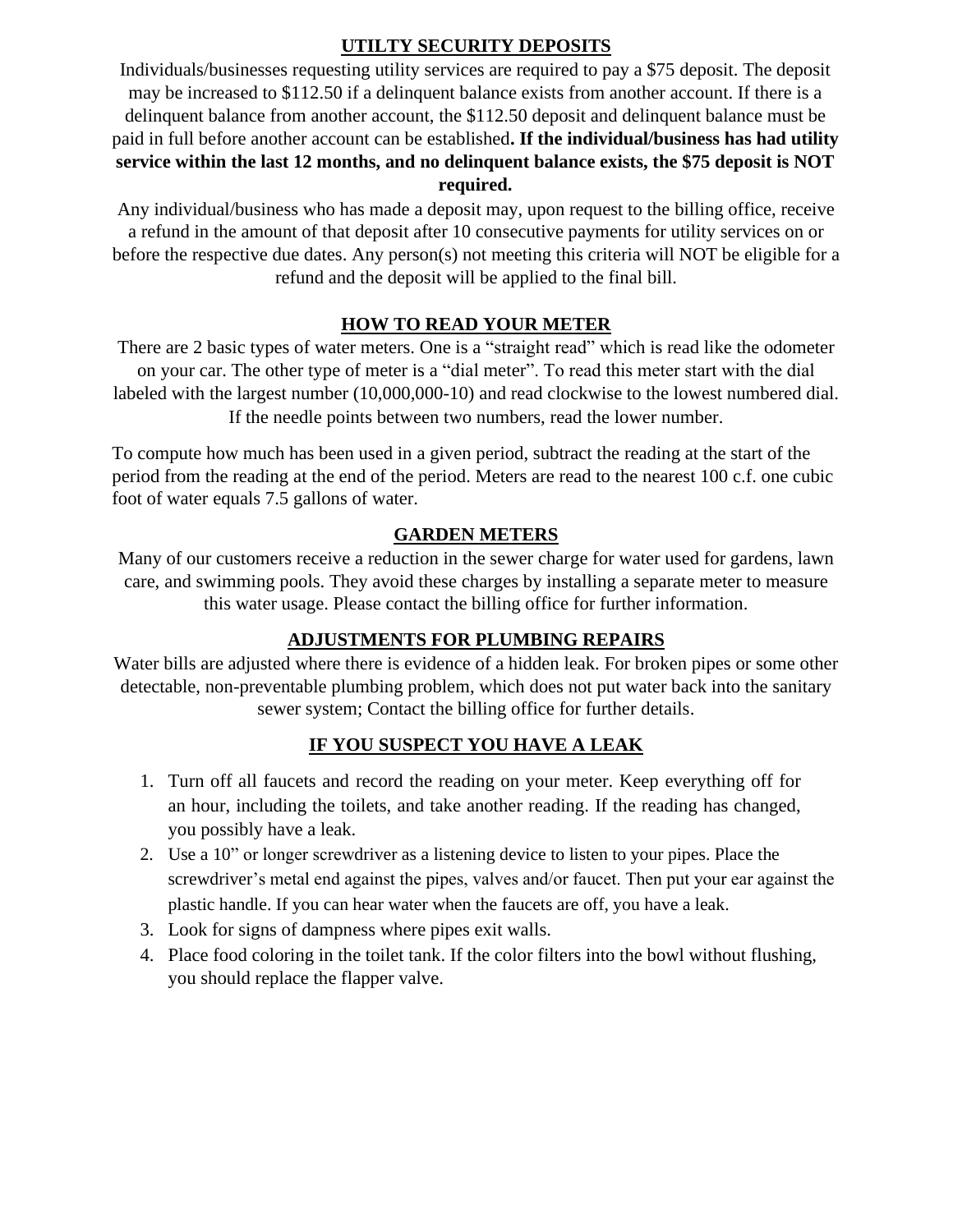# **Important Payment Information for Petersburg Tax Payers**

**Effective July 31, 2011**, we will no longer accept payments from Official Payments. You may make payments from the following payment options:

- 1. From any computer, you may view and/or make a credit or debit card or electronic check payment at [http://www.petersburg-va.org/ETreasurer.asp. A](http://www.petersburg-va.org/ETreasurer.asp)lso, there will be a link on the City of Petersburg's home page, [www.petersburg-va.org.](http://www.petersburg-va.org/)
- 2. There is no convenience fee for electronic check payments. There is a 3% convenience fee for all credit and/or debit card payments.
- 3. You will need a valid email address to pay any bill online, so that our system can send you a receipt.
- 4. If you are paying a Real Estate bill, you must have your map number, which is located at the top of your bill to access your total amount due.
- 5. If you are paying a personal property bill, you must have your account number.
- 6. Late payments are charged 10% penalty plus 10% APR interest. **FAILURE TO RECEIVE A BILL DOES NOT RELIEVE YOUR PAYMENT OBLIGATION OR EXCUSE PENALTIES. IF YOU NEED A COPY OF A BILL, PLEASE CONTACT OR VISIT OUR OFFICE OR [www.petersburg-va.com](http://www.petersburg-va.com/).**

If you have any questions about this application, please call (804)733-2349, email [citycollector@petersburg-va.org](mailto:citycollector@petersburg-va.org) , or visit our office for assistance.

We thank you in advance for your prompt payment and look forward to working with you in the future!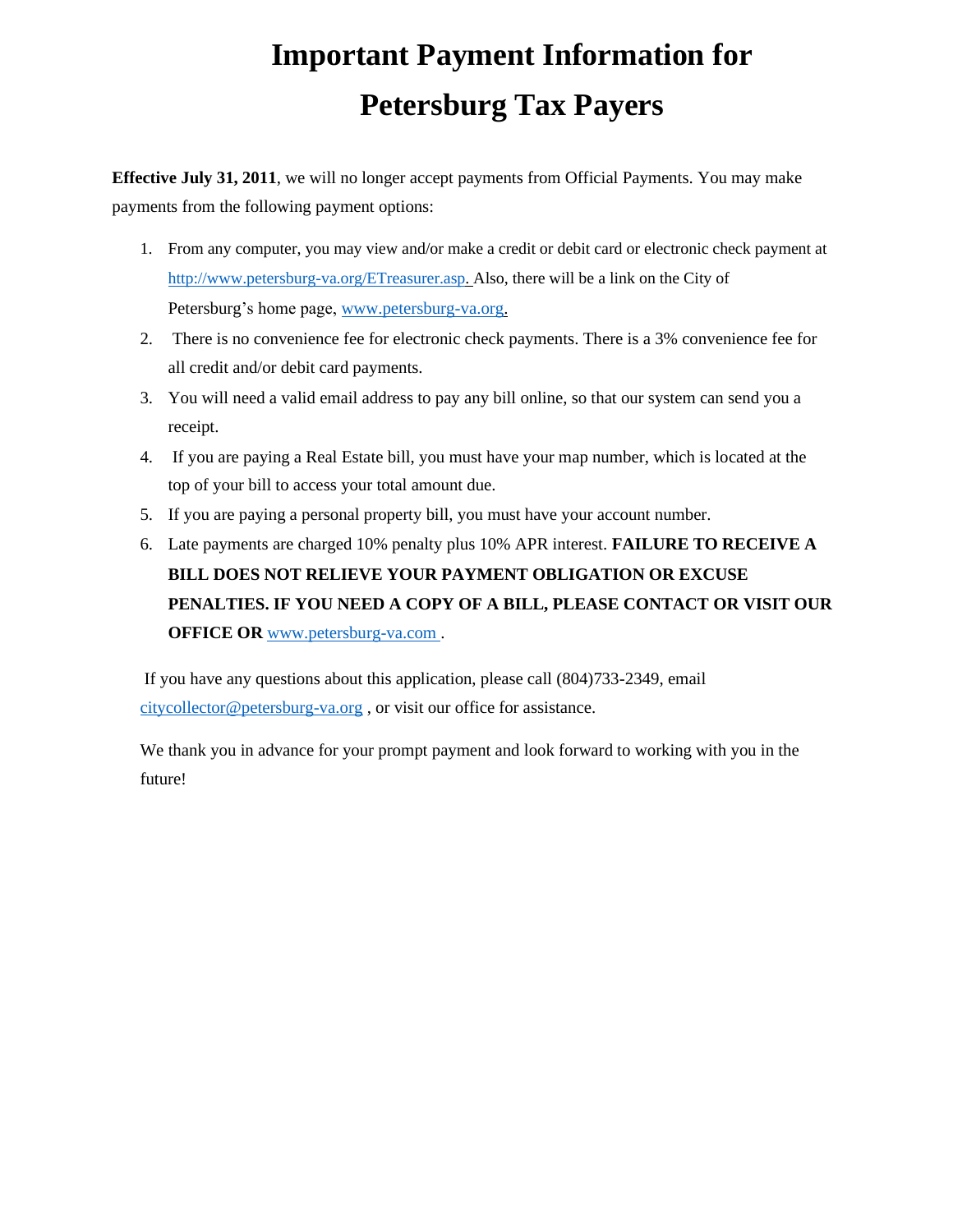

## CITY OF PETERSBURG BILLING & COLLECTIONS OFFICE 144 N. SYCAMORE STREET PETERSBURG, VIRGINIA 23803 (804) 733-2349 WWW.PETERSBURG-VA.ORG

## **CURRENT WATER/SEWER RATES AND FEES AS OF JULY 1, 2019**

|          | Per ccf | Per ccf |            | Per Gal  | Per Gal  |
|----------|---------|---------|------------|----------|----------|
| Rates    | Water   | Sewer   | Rates      | Water    | Sewer    |
| $0 - 3$  | 0.670   | 1.498   | 0-2244     | 0.000896 | 0.002003 |
| 4-125    | 2.835   | 6.443   | 2245-93500 | 0.003791 | 0.008613 |
| Over 125 | 1.819   | 4.115   | Over 93500 | 0.002432 | 0.005502 |

**\*1 ccf =748 gallons**

## **MONTHLY CAPACITY CHARGES**

| <b>Meter Size</b>          | Water      | <b>Sewer</b> |
|----------------------------|------------|--------------|
| $\frac{5}{8}$ or .625 Inch | \$9.92     | \$22.50      |
| 3⁄4 and 1 Inch             | \$24.82    | \$56.22      |
| 1.5 Inch                   | \$43.39    | \$98.44      |
| 2 Inch                     | \$79.30    | \$179.87     |
| 3 Inch                     | \$158.58   | \$365.04     |
| 4 Inch                     | \$247.80   | \$562.13     |
| 6 Inch                     | \$495.65   | \$1,124.26   |
| 8 Inch                     | \$991.30   | \$2,248.53   |
| 10 Inch                    | \$1,536.51 | \$3,485.20   |
| 12 Inch                    | \$1,982.60 | \$4,496.98   |

| <b>TOTAL FLAT RATE CHARGES:</b><br><b>RESIDENTIAL 5/8 METER</b> |                  | <b>TOTAL FLAT-RATE CHARGES:</b><br><b>RESIDENTIAL 1 INCH METER</b> |            |
|-----------------------------------------------------------------|------------------|--------------------------------------------------------------------|------------|
| Water                                                           | \$9.92           | Water                                                              | \$24.82    |
| Sewer                                                           | \$22.50          | Sewer                                                              | \$56.22    |
| Tax                                                             | \$1.77           | Tax                                                                | \$4.42     |
| Refuse/Trash                                                    | \$20.00          | Refuse/Tax                                                         | \$20.00    |
| Storm water                                                     | + <u>\$</u> 3.75 | Storm water                                                        | $+$ \$3.75 |
| <b>Total Monthly Bill</b>                                       | \$57.94          | <b>Total Monthly Bill</b>                                          | \$109.21   |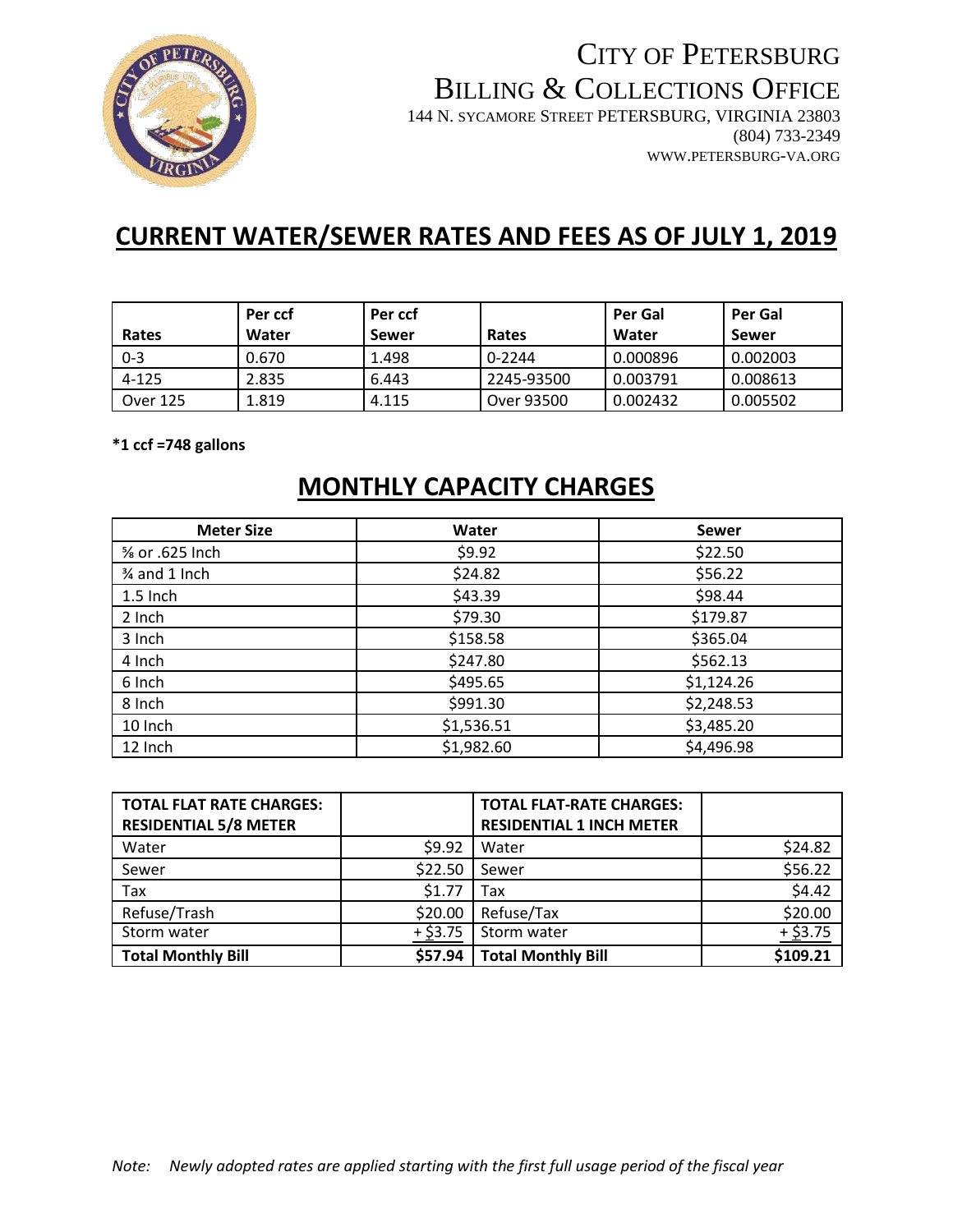# **Residential Trash Collection – City of Petersburg**

**Petersburg residents:** Your collection day is either Thursday or Friday. Trash is collected each week by Container First Services. *Old Towne area has trash collection Monday, Wednesday and Friday each week*. Place cart at the curb by 7 am on Wednesday. Normal collection hours are 7 am to 7 pm.

The city provides each eligible household with one 96-gallon crimson/gold trash cart and one green trash cart, within 7-10 business days after establishing utility services.

- Cart(s) should have handles facing the house with front of cart facing the street
- Cart should be 5 feet from any car or mailbox and at least 2 feet of space between multiple containers
- Place extra trash in tied bags next to the cart for collection. No loose trash. Do not place trash on top of cart. Extra trash in personal carts will not be collected.
- Motor oil, anti-freeze, and hazardous wastes will not be accepted.
- Do not overload cart. (200 lb. limit). Construction waste (such as lumber, wire, sheetrock, concrete, etc.) generated during construction, remodeling or repair of pavement, house or other structure are not accepted.

## **Customer Service**

• For questions not addressed by the information below, please call the Trash Collection Hotline at (804) 425-0500 for assistance.

## **Trash Collection Guidelines**

Please follow these guidelines for proper and efficient trash collection.

Each address is provided ONE crimson/gold trash cart for use and ONE green recycling cart. Additional carts will be available for the purchase price of \$58.00. There is a \$2.25 monthly fee for each additional cart that will be added to the utility bill. Call the City of Petersburg, Department of Public Works at 804-733-2349 to purchase additional carts.

- Trash must be at the curb by 7:00 am on the scheduled collection day.
- Collection day for trash will remain the same (Thursday or Friday)
- Cart(s) should have handles facing house with the front of the cart facing to the street.
- Container should be 5 feet from any car or mailbox and at least 2 feet of space between multiple containers.
- Place extra trash in tied trash bags next to the cart for collection. No loose trash. Do not place trash on top of cart. Only trash in crimson/gold cart and tied trash bags beside crimson/gold cart will be collected. Extra trash in personal trash cans will not be collected or trash placed in your green recycling cart.

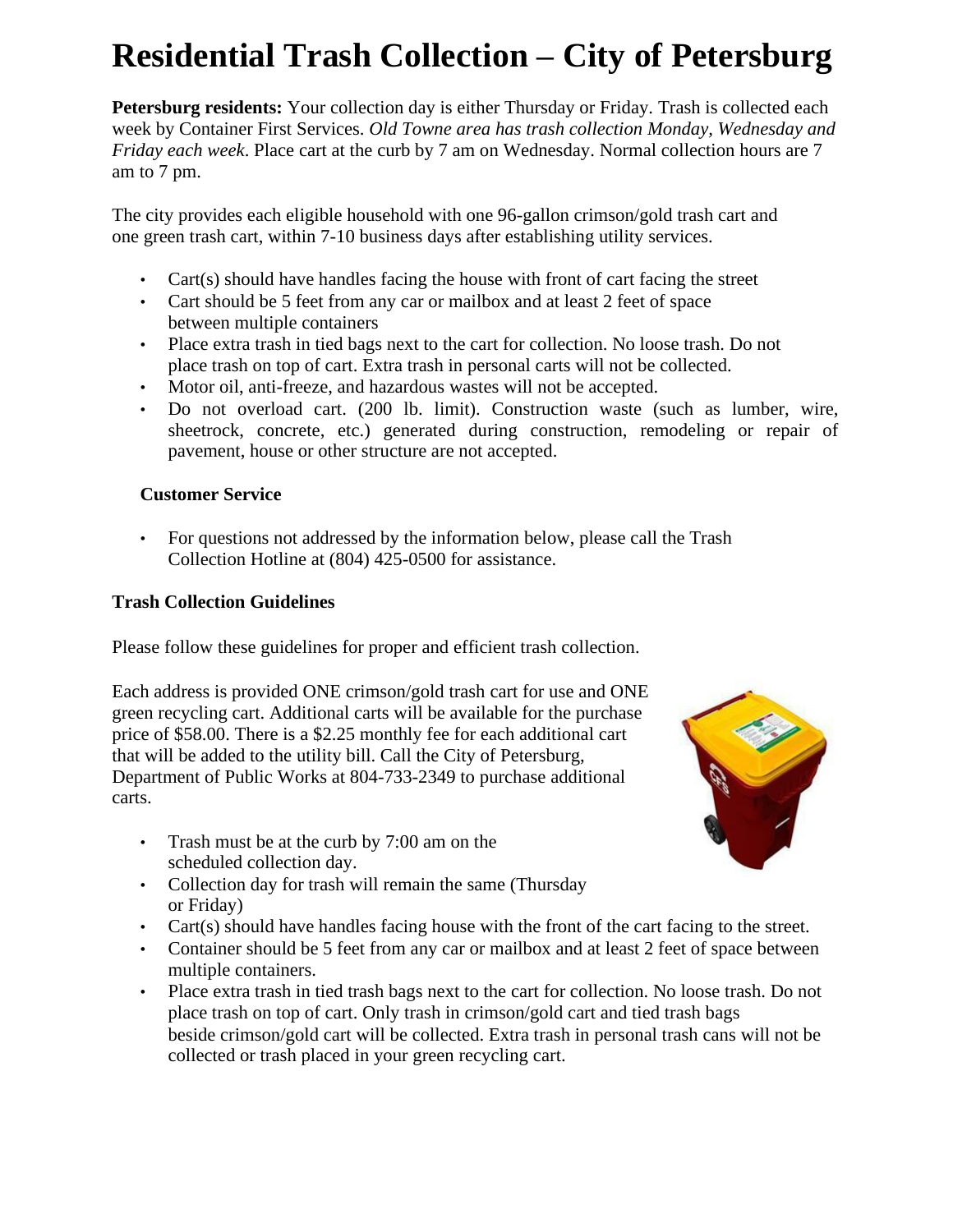- Motor oil, anti-freeze, and hazardous wastes will not be accepted.
- Do not overload cart. (200 lb limit). Construction waste (such as lumber, wire, sheetrock, concrete, etc.) generated during construction, remodeling, or repair of pavements, house or other structure are not accepted.
- Recycle! Use your green recycling cart. Curbside recycling is every other week on Tuesdays.
- To view your specific trash pick-up days, please visit the CWMA website [http://cvwma.com/programs/trash-programs/residential-refuse-collection/residential](http://cvwma.com/programs/trash-programs/residential-refuse-collection/residential-trash-collection-city-of-petersburg/)[trash-collection-city-of-petersburg/](http://cvwma.com/programs/trash-programs/residential-refuse-collection/residential-trash-collection-city-of-petersburg/) and click on the link on the right [View your](https://curbside.cvwma.com/?action=customer:main) [collection schedule and sign up to receive collection day reminders!](https://curbside.cvwma.com/?action=customer:main)

## **BRUSH and YARD WASTE**

- Pruning's, grass clippings, weeds, leaves; brush, and general yard and garden wastes must be bagged and securely tied together.
- Yard waste such as limbs and brush will be collected. Limbs and brush cut to 6 feet in length and less than weighing less than 60 pounds.
- Bagged leaves will be collected year round.

## **BULKY COLLECTIONS**

• Bulk limited to 10 cubic yards. If bulk pick-up is over 10 cubic yards the contractor will not pick up.

## **BULKY TRASH**

- Bulky trash (like furniture, water heaters and appliances) will also be collected at the curb on your regular collection day.
- Call the Trash Collection Hotline at 425-0500 to arrange collection of large amounts.

## **HOLIDAY COLLECTION SCHEDULE**

Trash will not be collected on the following holidays:

- New Year's Day
- Memorial Day
- Independence Day
- Labor Day
- Thanksgiving Day
- Christmas Day

When trash or recycling collection is scheduled on one of these holidays or on a day earlier in the same week, collection will occur one day later (i.e. Friday collection on Saturday). Trash and recycling collection will not be affected by other holidays observed by the city.